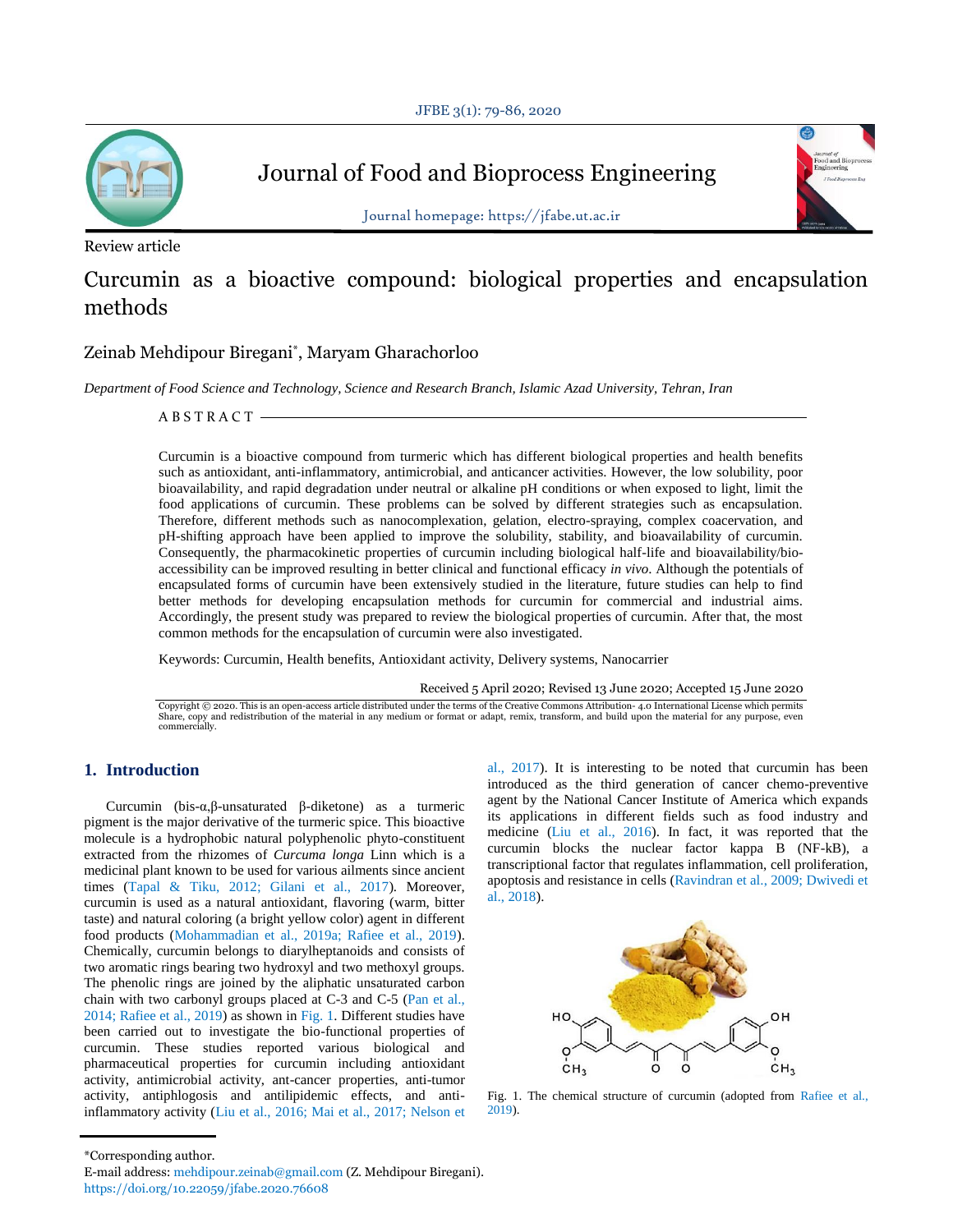Despite having many proven health-benefits, the application of curcumin in food and drug formulations is still very limited and has many challenges. The most important factor which limits the application of curcumin is its low water solubility which is 11 ng/mL (Tapal & Tiku, 2012). Moreover, curcumin has a rapid metabolism and low gastrointestinal absorption in the body and therefore has a low bioavailability (Chaharband et al., 2018; Mohammadian et al., 2019b). Additionally, curcumin can be degraded under processing and within the gastrointestinal tract conditions which consequently decreases its bioavailability (Pan et al., 2013). Curcumin is stable in the systems with physiological pH values as well as acidic conditions, but under alkaline conditions, it is easily decomposed and also has a low photo-stability (Pan et al., 2013; Xiang et al., 2018; Rafiee et al., 2019). Therefore, different

methods have been used to improve the solubility, stability, and bioavailability of curcumin. Encapsulation in different carriers is one of the strategies used to deliver and protect the curcumin (Liu et al., 2016; Mirpoor et al., 2017; Liu et al., 2018). Accordingly, a number of efficient encapsulation techniques and approaches have been proposed for the capsulation of curcumin; these include nanocomplexation, gelation, complex coacervation, electrospraying, and solvent-free pH-driven encapsulation which are overviewed in this review article. The chemical and biological properties of curcumin were also discussed in this paper. Therefore, this would be useful for readers and researchers to expand their perspective in the applications of curcumin in the production of functional products with health-promoting properties.

| Encapsulation method | Type of the carrier                            | Applications                                                                                                 | Ref                                          |
|----------------------|------------------------------------------------|--------------------------------------------------------------------------------------------------------------|----------------------------------------------|
| Nanocomplexation     | Soy protein isolate                            | Enhancing curcumin solubility and stability                                                                  | Tapal and Tiku (2012)                        |
|                      | Beta-lactoglobulin                             | Natural antioxidant agents                                                                                   | Li et al. (2013)                             |
|                      | Soy proteins                                   | Improving curcumin stability and bio-<br>accessibility                                                       | Chen et al. (2015)                           |
|                      | Glycosylated $\alpha$ -lactalbumin             | Improving the curcumin anti-radical activity                                                                 | Yi et al. $(2016)$                           |
|                      | Bovine serum albumin                           | Bioavailability enhancement                                                                                  | Yu et al. (2017)                             |
|                      | Ovalbumin                                      | enhance the aqueous solubility and photo-<br>stability of curcumin                                           | Liu et al. (2018)                            |
|                      | Lactoferrin                                    | Anticancer agent                                                                                             | Chaharband et al. (2018)                     |
|                      | Whey protein nanofibril                        | Enriching of acidic functional beverages                                                                     | Mohammadian<br>al.<br>et<br>(2019)           |
|                      | Egg white protein                              | Enhancing curcumin solubility                                                                                | Dabbagh Moghaddam et<br>al. (2019)           |
|                      | Whey protein aggregates                        | Targeted delivery of curcumin                                                                                | Mohammadian<br>et<br>al.<br>(2020)           |
| Gelation             | Soy protein isolate and xanthan<br>gum         | potential<br>alternative<br>for<br>a<br>future<br>A<br>replacement of artificial colors in gelled<br>systems | <b>Brito-Oliveira</b><br>al.<br>et<br>(2017) |
|                      | Whey protein isolate and xanthan<br>gum        | Healthy food production                                                                                      | Geremias-Andrade et al.<br>(2017)            |
|                      | Whey protein and k-carrageenan                 | bioactive<br>Colon-specific<br>delivery<br>of<br>compounds                                                   | Alavi et al. (2018)                          |
|                      | whey protein and chitosan                      | Functional foods and drugs                                                                                   | Liu et al. (2020)                            |
| Coacervation         | Albumin and gum Arabic                         | Improving the chemical stability of curcumin                                                                 | Shahgholian<br>and<br>Rajabzadeh (2016)      |
|                      | Chitosan and gum Arabic                        | Ideal carrier to deliver hydrophobic bioactive<br>ingredients                                                | Tan et al. (2016)                            |
|                      | Ovalbumin and k-carrageenan                    | To solubilize and protect sensitive bioactive<br>compounds                                                   | Xie et al. (2019)                            |
|                      | Whey protein fibril and gum<br>Arabic          | Enhancing the curcumin photo-stability                                                                       | Mohammadian<br>al.<br>et<br>(2019b)          |
|                      | Lysozyme and k-carrageenan                     | Enhance the stability and in vitro release of<br>curcumin                                                    | Huang et al. (2020)                          |
| Electro-spraying     | (lactic-co-glycolic<br>Poly<br>acid)<br>(PLGA) | Sustained drug release                                                                                       | Yuan et al. (2015)                           |
|                      | Polylactic acid (PLA)                          | Drug delivery system with high bioactivity                                                                   | Mai et al. (2017)                            |
|                      | Zein-chitosan                                  | Improving the solubility and bioavailability<br>of curcumin                                                  | Baspinar et al. (2018)                       |
|                      | <b>PLGA</b>                                    | Ovarian cancer therapy                                                                                       | Dwivedi et al. (2018)                        |
| pH-shifting approach | Casein                                         | Functional food and pharmaceutical products                                                                  | Pan et al. (2014)                            |
|                      | Whey proteins                                  | Functional beverages                                                                                         | Taghavi Kevig et al.<br>(2019)               |
|                      | Walnut proteins                                | Natural anticancer agent                                                                                     | Moghadam et al. (2020)                       |
|                      | Zein-rhamnolipid                               | Functional foods and beverages                                                                               | Dai et al. (2019)                            |
|                      | Porcine plasma protein                         | Development of new functional polyphenol<br>beverages                                                        | Wang et al. (2019)                           |

Table 1. Some examples for encapsulation methods and carriers which were used to load curcumin as a bioactive molecule.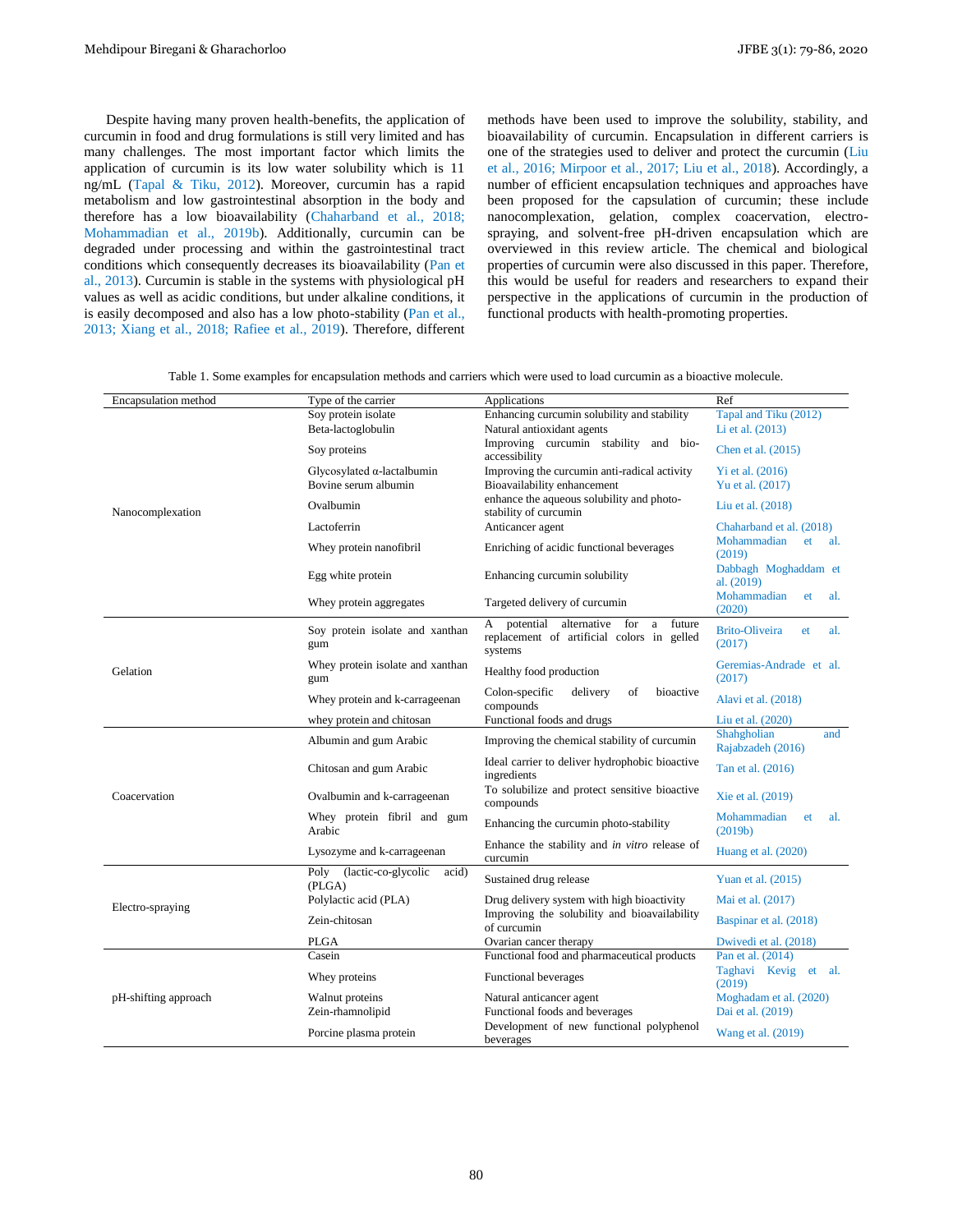

Fig. 2. Nanocomplexation of curcumin with whey protein nanofibrils (designed with respect to Mohammadian et al., 2019a).



Fig. 3. The complex coacervation process (adopted from Priftis et al., 2014).

# **2. Biological properties of curcumin**

Curcumin has many health benefits, biological functionalities, and therapeutic effects, which the antioxidant and anticancer activities are the most important of these properties (Ali et al., 2006). Antioxidant activity of curcumin is regulated by different enzymes like catalase, superoxide dismutase and glutathione peroxide. Curcumin shows 10 times more antioxidant activity compared to vitamin E as a common antioxidant agent (Wright, 2002). The antioxidant activity of curcumin might be due to the 1.3-diketone system and phenyl ring with methoxyl group. Curcumin has the ability to inhibit diabetes, heavy metals, and hypertension caused by stress with its antioxidant, chelating, and inhibitory effects on the pathways leading to hypertension (Wright, 2002; Gilani et al., 2017). Curcumin and many of its complexes form, have the ability to prompt glutathione-S-transferase and hinder free radical generation, thus acting as a free radical scavengers and antioxidants, preventing lipid peroxidation. The chemical structure of curcuminoids is also accountable for its antioxidant activity (Ak & Gulcin, 2008; Gilani et al., 2017). Several studies reported that curcumin has a strong capacity for scavenging superoxide radicals, hydrogen peroxide, and nitric oxide (NO) from activated macrophages, reducing iron complex and inhibiting lipid peroxidation. These actions may be the major mechanism by which curcumin exhibits its pharmacological/therapeutic activities (Ali et al., 2006). The antioxidant and free radical scavenging properties of curcumin was studied by Ak and Gulcin (2008). They reported that curcumin was able to scavenge different free radicals including DPPH and ABTS. According to this study, curcumin can be used in the pharmacological and food industry as a natural antioxidant agent.

Anticancer activity is another important bio-functionality of curcumin which was investigated by different studies. Among many natural anticancer agents, curcumin is a favorable bioactive molecule that has demonstrated remarkable anticancer activity. Research studies have shown that curcumin efficiently induces apoptosis through a number of different molecular targets and inhibits metastasis, invasion, and angiogenesis (Wilken et al., 2011; Yallapu et al., 2014). Moreover, it was investigated that curcumin is a highly pleiotropic molecule with multiple mechanisms through which it may mediate chemotherapy and chemo-preventive effects on cancer, while remaining safe with little or no side effect (Perrone et al., 2015; Allegra et al., 2016). As an example, Yallapu et al. (2014) studied the anticancer activity of curcumin-loaded poly(lactic-co-glycolic acid) nanoparticles in prostate cancer. They reported that curcumin-loaded nanoparticles efficiently internalized in prostate cancer cells and released curcumin in cytosolic compartment of cells for effective therapeutic activity. Additionally they investigated that the encapsulated curcumin inhibited the proliferation and colony formation ability of prostate cancer cells, whereas the free curcumin was not able to inhibit the proliferation and colony formation ability of the prostate cancer cells. Khazaei Koohpar et al. (2015) also studied the anticancer activity of curcumin on human breast adenocarcinoma. Their findings showed that curcumin significantly inhibited the growth of human breast cancer cell MCF-7 by inducing apoptosis in a dose- and timedependent manner, accompanied by a decrease in MCF-7 cell viability. Therefore, it seems that curcumin have a high potential to be used as a natural anticancer agent in drug formulations or developing of anticancer functional foods.

### **3. Encapsulation methods**

Despite having many proven biological attributes and bioactivity, curcumin has very limited applications in the food products owing to its extremely low bioavailability which is due to its poor chemical stability, low water solubility, and rapid metabolism (Li et al., 2013; Tsuda, 2018). To overcome these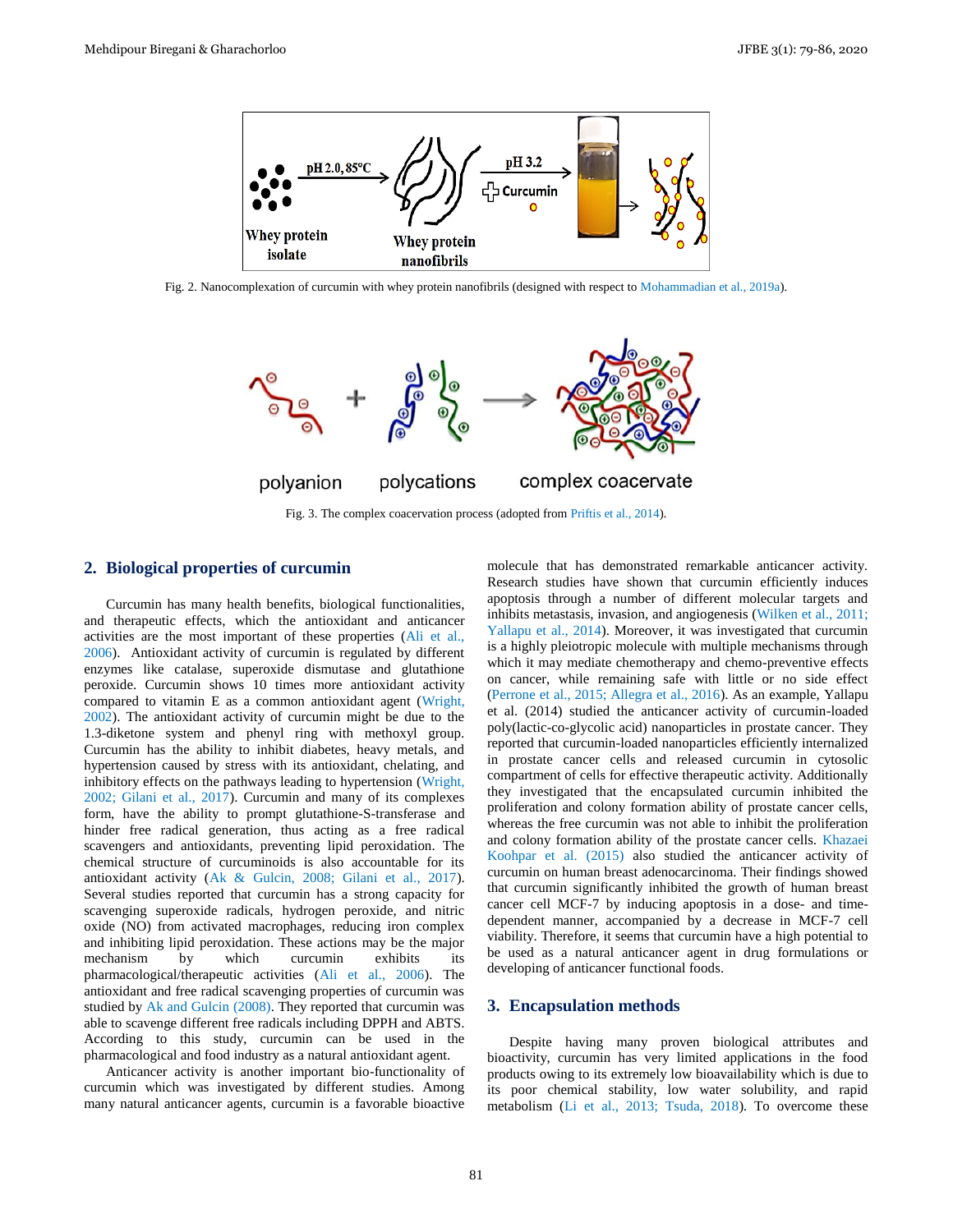challenges, different methods and approaches have been used. Encapsulation in different carriers was suggested as a promising strategy to improve the aqueous solubility and stability of curcumin (Liu et al., 2016; Rafiee et al., 2019; Moghadam et al., 2020). In this regard different methods and biopolymers have been employed which are summarized in Table 1. In the following sections, some of the most important and widely-used methods for the encapsulation of curcumin are discussed.

#### *3.1. Nanocomplexation*

The nanocomplexation of curcumin with biopolymers such as proteins is a method to encapsulate curcumin. In fact, nanocomplexation with food biopolymers was introduced as a simple and efficient approach to improve the solubility, stability, adsorption, and bioavailability of hydrophobic bioactive compounds such as curcumin (Mohammadian et al., 2019a). In this method, curcumin can form complexes with carriers especially through the hydrophobic interactions. The hydrogen bonds also can contribute to the formation of these nanocomplexes (Tapal & Tiku, 2012). Between different biopolymers, proteins are the most common carriers for the preparation of nanocomplexes with curcumin due to their amphiphilic nature allowing them to form hydrophobic interactions with curcumin (Dabbagh Moghaddam et al., 2019). Nanocomplexation is a very simple method in which the curcumin is first dissolved in a suitable solvent such as ethanol and then added to the protein solution. The resulting mixture is then stirred to form the nanocomplexes. In some cases, the resulting nanocomplexes are centrifuged to remove the un-loaded and free curcumin. The curcumin-protein nanocomplexes can be used as dispersions or can be converted into powders by freeze drying process for further uses (Mohammadian et al., 2019a).

In a study conducted by Tapal and Tiku (2012), they studied the effect of complexation with soy protein isolate on the solubility of curcumin. They reported that the aqueous solubility of curcumin was increased by 812-fold through the nanocomplexation with soy proteins. Moreover, they observed that the complexation improved the stability and antioxidant activity of curcumin. Li et al. (2013) also reported that the antioxidant activity of curcumin was significantly improved by binding to β-lactoglobulin. Chen et al. (2015) also showed that the nanocomplexation of curcumin with soy protein nanoparticles increased its water solubility by 98000 fold compared to the free curcumin in water. They stated that the formation of the nanocomplexes significantly improved the storage stability of curcumin. *In vitro* simulated digestion experiments also indicated that the nanocomplexation with soy protein-based particles improved the bio-accessibility of curcumin. It was reported for soy proteins that the structural modifications using glutaminase before the complexation with curcumin can improve their ability for loading of curcumin (Xiang et al., 2018). Glycosylated α-lactalbumin-based nanocomplexes were used as nanocarriers for curcumin (Yi et al., 2016). It was investigated that the loading of curcumin into these nanostructures increased its antioxidant activity which can be due to the improvement of curcumin water solubility. Yu et al. (2017) also developed a new bioavailability enhancement strategy of curcumin via self-assembly nanocomplexation of curcumin and bovine serum albumin. The resulting nanocomplexes had suitable solubility, stability, and bioactivity. Nanocomplexation with ovalbumin also increased the solubility of curcumin for 370 times compared to the free curcumin (Liu et al., 2018). Additionally, the photo-stability of curcumin was enhanced significantly by the nanocomplexation with ovalbumin

indicating that it is an efficient way to improve the stability of curcumin in contributing to its application in nutritional supplements or functional foods. Improving the water solubility and antioxidant activity of curcumin by binding to egg white proteins was also studied by Dabbagh Moghaddam et al. (2019). They reported that the egg white proteins can be used as efficient systems for increasing the aqueous solubility and antioxidant activity of curcumin expanding its applications in different fields including food, cosmetic, and pharmaceutical industries. As shown in Fig. 2, Mohammadian et al. (2019a) used the whey protein nanofibrils as carriers for curcumin through the nanocomplexation process. They reported that the aqueous solubility of curcumin was significantly increased by binding to nanofibrils. These nanofibrils were prepared by heating of whey protein solution at an acidic condition. The high ability of nanofibrils for loading of curcumin was attributed to their high surface hydrophobicity. The results of antioxidant activity measurements (DPPH radical scavenging activity and reducing power) also indicated that the antioxidant activity of curcumin was improved through the complexation with nanofibrils. The evaluation of *in vitro* curcumin release from nanocomplexes under simulated gastrointestinal conditions also showed that the curcumin was released slowly from the nanocomplexes. This study suggested that the whey protein nanofibril can be used as a nanomaterial to enhance the food applications of curcumin as a water-insoluble bioactive compound.

### *3.2. Gelation*

Gels are three-dimensional networks of polymer chains that are cross-linked *via* either physical or chemical bonds and have a high ability to retain water or biological fluids (Farjami et al., 2015; Mohammadian & Madadlou, 2016; Babaei et al., 2019). The gels can be produced by different methods and various gelling agents. There are different gel-based delivery vehicles such as hydrogels, organogels, emulsion gels or emulgels, emulsion-filled gels, aerogels, and bigels (Ahmadi et al., 2015; Abaee et al., 2017, Hashemi et al., 2017). In the gelation method for the encapsulation of curcumin, at first curcumin is added to a protein or protein/polysaccharide solution and then the gelling agent is added. In this case, the curcumin-loaded hydrogels are produced. Moreover, curcumin can be added to an emulsion and after adding the gelling agent, the curcumin-loaded emulsion gels will be fabricated (Alavi et al., 2018; Mohammadian et al., 2018; Liu et al., 2020). Different studies have been done to produce curcuminloaded hydrogels and emulsion gels.

Brito-Oliveira et al. (2017) studied the stability of curcumin encapsulated in solid lipid microparticles incorporated in cold-set emulsion filled gels of soy protein isolate and xanthan gum. They reported that the stability of curcumin was improved by loading into the gels and the curcumin showed as high stability for 15 days. According to these observations, these authors suggested that the curcumin in solid lipid nanoparticles incorporated in emulsion filled gels can be used as a promising alternative for the replacement of yellow artificial dyes in gelled food products. Geremias-Andrade et al. (2017) also studied the rheological and mechanical properties of curcumin-loaded emulsion-filled gels produced with whey protein isolate and xanthan gum. This study showed that the curcumin-loaded mixed biopolymer gels can be considered as a promising alternative for healthy food production, with reduction of fat total content and maintaining desirable textural properties. Alavi et al. (2018) fabricated the mixed protein/polysaccharide hydrogels using curcumin-loaded whey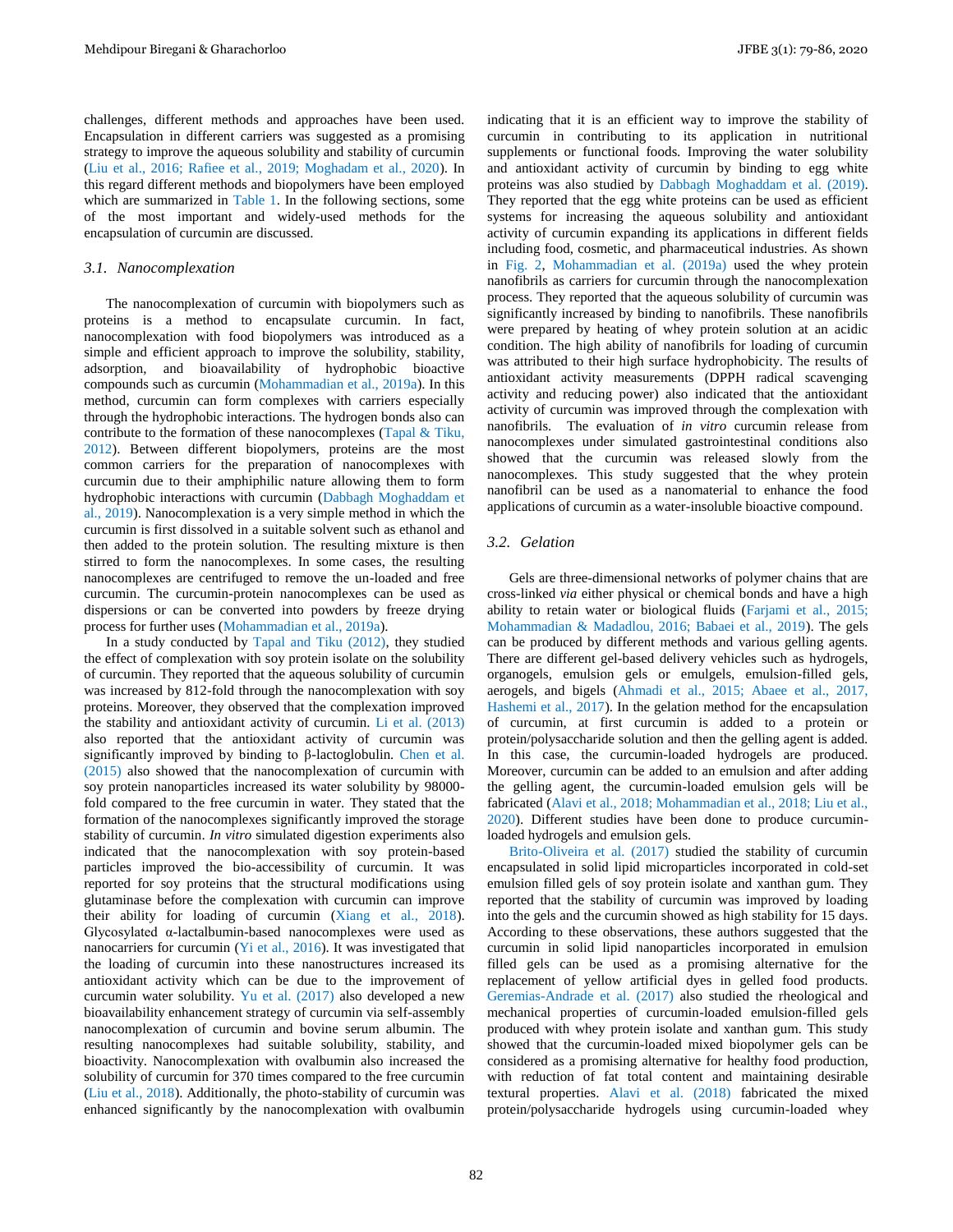protein aggregates and k-carrageenan and studied their gastrointestinal fate. They reported that the resulting gel samples not only have a high capacity for loading of curcumin, but also could prevent the loaded curcumin from release and degradation in the upper gastrointestinal tract; so these hydrogels are very suitable for colon-specific delivery of hydrophobic bioactive compounds especially the curcumin. More recently, in a study conducted by Liu et al. (2020), the cold-set hydrogels made of whey proteinchitosan hydrogels were used for the controlled release of curcumin. The curcumin release test showed that the complex hydrogel had huge advantages in continuously releasing curcumin, which finally reached to  $\sim$  7% at 4 h and sustained release. Therefore, they suggested that the whey protein-chitosan complex hydrogel can be considered as an effective delivery system for the application of controlled release of bioactive compounds in functional foods and pharmaceutical products.

#### *3.3. Complex coacervation*

Complex coacervation is a method which can be used to encapsulate, protect, and deliver the bioactive molecules such as curcumin. This process is considered as the spontaneous liquid/liquid phase separation in colloidal systems given by the electrostatic interaction between two oppositely charged colloids or biopolymers especially proteins and polysaccharides, thus give it ability to be a confidence and efficient encapsulation strategy for the bioactive compounds (Aloys et al., 2016; Santos et al., 2018). The complex coacervation process results in the formation of coacervates which these structures can be used as carriers for curcumin delivery. Different pairs of biopolymers such as proteinprotein pairs, protein-polysaccharides pairs, and polysaccharidespolysaccharides pairs can be used to produce coacervates (Shahgholian & Rajabzadeh, 2016). The schematic illustration for the formation of coacervates is shown in Fig. 3.

Different pairs of biopolymers such as chitosan/gum Arabic (Tan et al., 2016), albumin/gum Arabic (Shahgholian & Rajabzadeh, 2016), whey protein nanofibrils/gum Arabic (Mohamamdian et al., 2019b), ovalbumin/k-carrageenan (Xie et al., 2019), and lysozyme/k-carrageenan (Huang et al., 2020) have been employed to fabricate curcumin-loaded coacervates. Shahgholian and Rajabzadeh (2016) used the complex coacervates made of albumin and gum Arabic to load curcumin. They reported that the encapsulation efficiency at the optimum condition was 92% indicating the high capacity of the complexes for loading of curcumin as a hydrophobic bioactive molecule. The curcumin encapsulation efficiency for complexes made of chitosan and gum Arabic was also reported as 90% in a study conducted by Tan et al. (2016). This study also showed that the capsulation of curcumin in the complexes improved its stability and also delayed the release of curcumin in a simulated gastrointestinal environment. The encapsulation was also drastically improved the antioxidant activity of curcumin as measured by ferric reducing antioxidant power assay and DPPH radical scavenging test. Mohammadian et al. (2019b) used complex coacervation process to encapsulate curcumin in the complexes made of whey protein nanofibrils and gum Arabic. The resulting complexes showed a high ability for loading of curcumin which the encapsulation efficiency was about 99%. The fluorescence spectroscopy results indicated that the curcumin was loaded in the hydrophobic cores of the coacervates. The results of this study showed that the reducing power and photo-stability of curcumin were significantly improved by complex coacervation in whey protein nanofibrils/gum Arabic. A

sustained-release profile was also observed for curcumin from the complexes in the simulated gastrointestinal conditions. This study suggested that the electrostatic-driven complexes made of gum Arabic and whey protein nanofibrils can be used as promising carriers for the protection and delivery of curcumin. In another study carried out by Xie et al. (2019), the complexes made of ovalbumin and k-carrageenan, were used as carriers for curcumin delivery. The curcumin encapsulation efficiency was between 91.2 to 84.5% for different initial concentrations of curcumin. The curcumin encapsulation efficiency for complexes made of lysozyme and k-carrageenan was also reported as 96.2% by Huang et al. (2020). These results showed that the complex coacervation can be considered as an effective method with high loading efficiency for the encapsulation and protection of curcumin.



Fig. 4. The schematic illustration for electro-spraying process (adopted from Niu et al., 200).

#### *3.4. Electro-spraying*

Encapsulation of curcumin can be done using the electro-spray method which produces monodisperse particles with size ranging from sub-micrometers to hundreds of micrometers by applying a high positive voltage between a needle and the ground (Yuan et al., 2015). As shown in Fig. 4, in this method, a liquid droplet at the tip of a capillary nozzle once exposed to a high electric field, undergoes a shape deformation to a cone, due to internal electrostatic repulsions and external attractive Coulombic forces, from which a jet is emitted that subsequently breaks up into fine droplets as a result of varicose instability (Nikoo et al., 2018). The electro-spraying method is a cost-effective and scalable technology for the production of encapsulating structures which make it very interesting for the scientists in the field of food science and drug delivery (Mai et al., 2017). Moreover, many other advantages have been reported for electros-spraying encapsulation such as: improving the bioavailability and solubility of the bioactive compounds, small particle size, having only a single step, high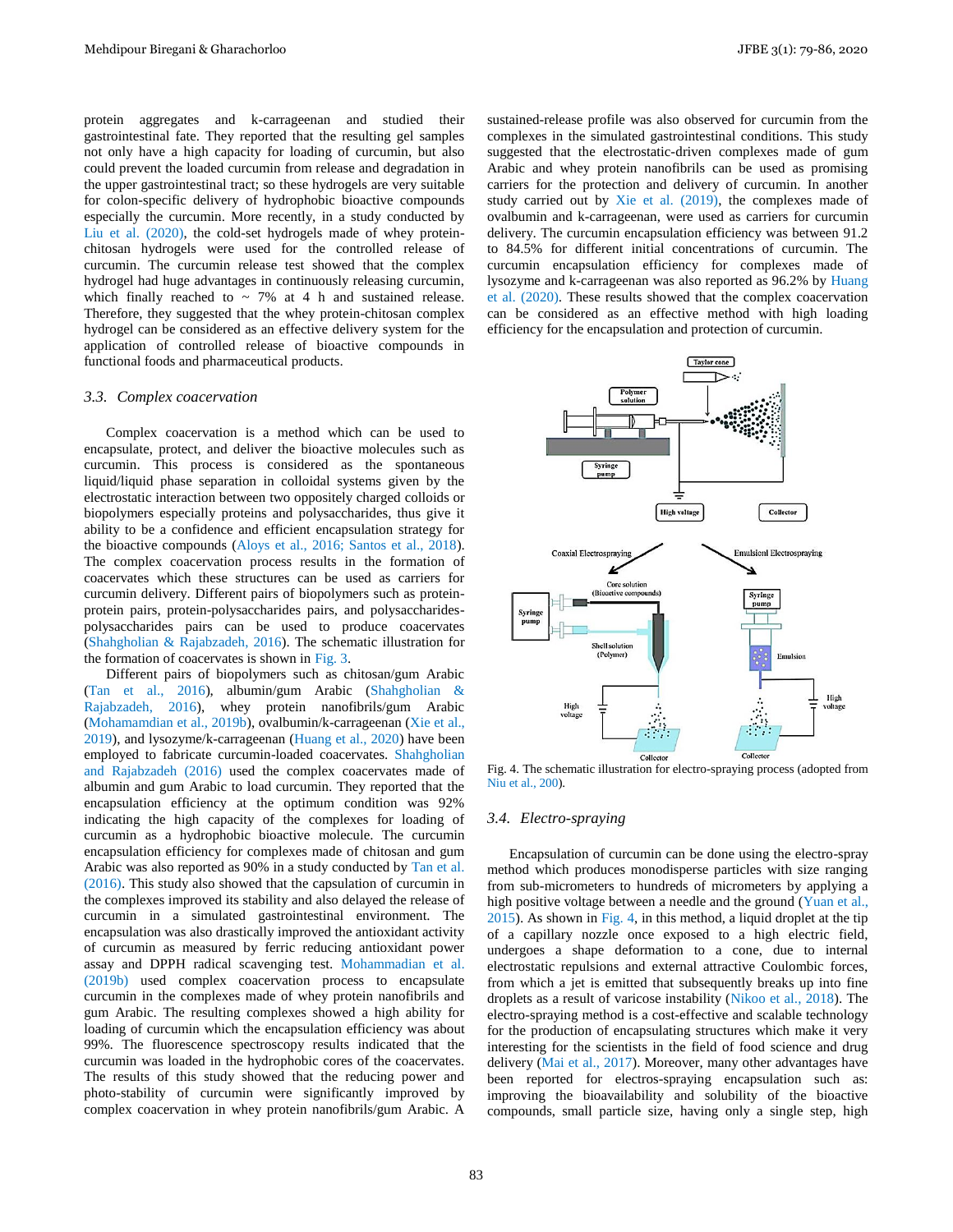loading efficiency, masking of undesirable, controlling the release profile, high particle deposition rate, narrow particle size distribution, and protecting bioactive molecules (Niu et al., 2020). Therefore this method was used to produce curcumin-loaded microcapsules.

In a study carried out by Yuan et al. (2015), the coaxial electrospray was used to produce curcumin-loaded poly(lactic-co-glycolic acid) (PLGA) microparticles for sustained drug release. They showed that the electro-spray process yields particles with improved drug release profiles in comparison with traditional microencapsulation methods. Mai et al. (2017) also used the electro-spray process for the fabrication of curcumin-loaded microcapsules based on polylactic acid (PLA). This method showed an entrapment efficiency of 95% for curcumin. The curcumin-loaded microcapsules also showed excellent antibacterial activities towards *Escherichia coli* and *Staphylococcus aureus*. These microcapsules were also able to scavenge the free radicals of DPPH showing their high antioxidant activity. This study also revealed that PLA-based microcapsules had significant biocompatibility and low cytotoxicity. This research indicated that the PLA-based electrospray strategy combined with spherical microcapsules has the potential for a broad range of applications in different fields, especially in drug delivery and food industry. Baspinar et al. (2018) also used the electro-spray method for the fabrication of curcumin-loaded zein-chitosan particles. The method showed high encapsulation efficiency for curcumin which was about 90%. Generally, the results of the above-mentioned studies showed that the electro-spraying method can be considered as an effective and promising approach for the encapsulation of bioactive ingredients such as curcumin.

#### *3.5. pH-shifting approach*

One of the methods for the encapsulation of curcumin is the pH-shifting approach. In this method, usually proteins are used as a carrier for loading of curcumin in a solvent-free process (Moghadam et al., 2020). This method is based on the high solubility of curcumin the unfolding of protein structure at alkaline conditions. For the encapsulation of curcumin by this method, the pH of a protein solution adjusts to high pH values (more than 11.5). The curcumin crystals will be added at this step and the resulting protein/curcumin mixture will be mixed. After that, the pH value of the mixture returns to neutral pH value (pH 7.0). During this process, unfolding and refolding of proteins make them able to keep such hydrophobic molecules like curcumin entrapped in their structure and carry them easily in an aqueous system which improves their water dispersibility (Pan et al., 2014; Moghadam et al., 2020). Many advantages have been reported for pH-driven encapsulation of curcumin in proteins such as inexpensiveness, high loading capacity and encapsulation efficiency. Moreover, this method does not need any toxic organic solvents such as ethanol for the solubilization of curcumin (Taghavi kevij et al., 2019). Different proteins such as casein (Pan et al., 2014), whey proteins (Taghavi kevij et al., 2019), porcine plasma protein (Wang et al., 2019), zein (Dai et al., 2019), and walnut proteins (Moghadam et al., 2020) have been employed for the pH-driven encapsulation of curcumin. The mechanism of this method is shown in Fig. 5.

As shown in Fig. 5, Pan et al. (2014) used the self-assembled casein nanoparticles for the pH-driven encapsulation of curcumin. They reported encapsulation efficiencies between 70 to 100% for this method which was dependent on the incubation time at the alkaline conditions as well as the initial curcumin concentration. The encapsulation efficiency of curcumin was decreased by increasing the initial curcumin concentration in the casein solution. Wang et al. (2019) also reported that the antioxidant activity and aqueous solubility of curcumin was significantly enhanced loading into porcine plasma protein through the solvent-free pH-shifting method. In a study by Taghavi Kevij et al. (2019), the pH-shifting method was used to prepare curcumin-loaded whey protein isolate with pH values of 3.0 and 7.0. They reported that the curcumin solubility was significantly improved by loading into the whey proteins. These scholars suggested that the curcumin-loaded whey proteins formed by pH-shifting method could be used in the aqueous formulation of functional foods and beverages owing to their high water solubility, excellent antioxidant activity, and chemical stability. Moghadam et al. (2020) used the pH-shifting method to load curcumin in walnut proteins. They also compared the efficiency of this method with the conventional encapsulation. They reported that the encapsulation efficiency for the pH-shifting method was about 60%, whereas the sample which was prepared without pH-shifting method showed an encapsulation efficiency of 2.53%. Therefore, they suggested that the pH-shifting method can form more binding sites for complexation of curcumin with walnut proteins. Moreover, they reported good anti-radical and anticancer activities for the curcumin-loaded walnut proteins prepared by pHshifting approach.



Fig. 5. The proposed mechanism for the pH-driven encapsulation of curcumin in casein (adopted from Pan et al., 2014).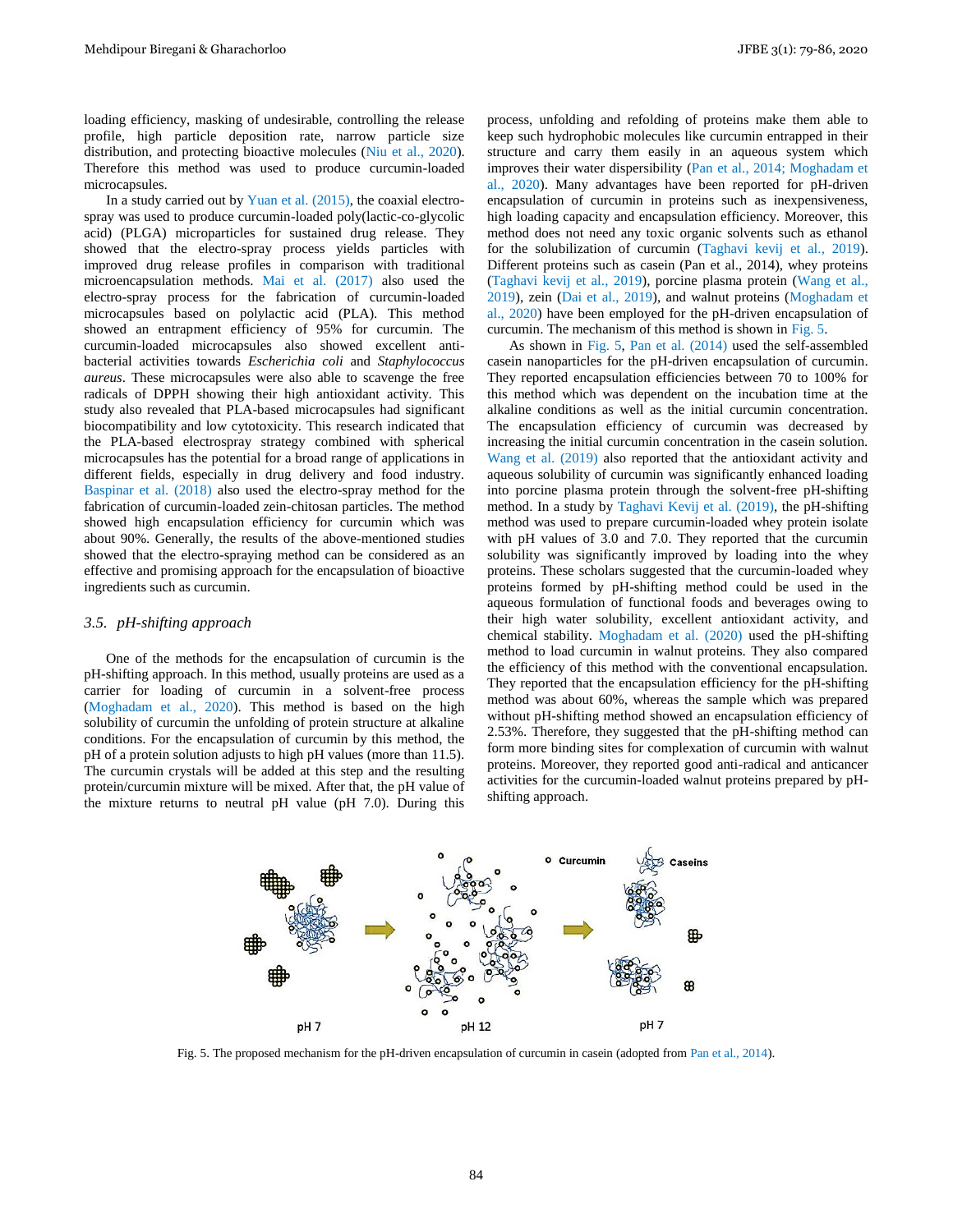# **4. Conclusion**

Curcumin is a natural polyphenolic compound. This biologically active molecule has been proved to have a wide range of functional and biological properties such as antioxidant and anticancer activities. In addition to uses as food additives such as colorant and antioxidant, curcumin is used in remedies purposes. However, the applications of curcumin in the food formulations are very limited due to the low aqueous solubility and poor chemical stability of curcumin. Therefore different methods such as nanocomplexation, gelation, electro-spraying, coacervation, and pH-shift approaches and various carriers have been used to improve the solubility, stability, and bioavailability of curcumin. This review showed that the encapsulated forms of curcumin are potentially useful in the near future for the different bio-products with health-promoting attributes. Therefore, it seems that more studies are required in the future to investigate the applications and characteristics of curcumin-loaded structures in the real food systems to establish their function under the harsh conditions present in many food products. Moreover, it seems that the lack of *in vivo* studies is a limitation of many included reports and more detailed studies are needed in this research area. Additionally, there is still a pressing need to assess the toxicological safety of the curcumin application as a medicine for the prevention and treatment of various diseases or/and as an additive in the food products.

# **Acknowledgment**

The authors gratefully acknowledge the financial support of this study by Science and Research Branch, Islamic Azad University, Tehran, Iran.

### **Conflict of interest**

The authors declare that there is no conflict of interest.

# **References**

- Abaee, A., Mohammadian, M., & Jafari, S. M. (2017). Whey and soy protein-based hydrogels and nano-hydrogels as bioactive delivery systems. *Trends in Food Science & Technology*, *70*, 69-81.
- Ahmadi, M., Madadlou, A., & Sabouri, A. A. (2015). Isolation of micro-and nano-crystalline cellulose particles and fabrication of crystalline particles-loaded whey protein cold-set gel. *Food Chemistry*, *174*, 97-103.
- Ak, T., & Gülçin, İ. (2008). Antioxidant and radical scavenging properties of curcumin. *Chemico-Biological Interactions*, *174*(1), 27-37.
- Alavi, F., Emam-Djomeh, Z., Yarmand, M. S., Salami, M., Momen, S., & Moosavi-Movahedi, A. A. (2018). Cold gelation of curcumin loaded whey protein aggregates mixed with k-carrageenan: Impact of gel microstructure on the gastrointestinal fate of curcumin. *Food Hydrocolloids*, *85*, 267-280.
- Ali, B. H., Marrif, H., Noureldayem, S. A., Bakheit, A. O., & Blunden, G. (2006). Some biological properties of curcumin: A review. *Natural Product Communications*, *1*(6), 1934578X0600100613.
- Allegra, A., Innao, V., Russo, S., Gerace, D., Alonci, A., & Musolino, C. (2017). Anticancer activity of curcumin and its analogues: preclinical and clinical studies. *Cancer Investigation*, *35*(1), 1-22.
- Aloys, H., Korma, S. A., Alice, T. M., Chantal, N., Ali, A. H., Abed, S. M., & Ildephonse, H. (2016). Microencapsulation by complex coacervation: Methods, techniques, benefits, and applications-A

review. *American Journal of Food Science and Nutrition Research*, *3*(6), 188-192.

- Babaei, J., Mohammadian, M., & Madadlou, A. (2019). Gelatin as texture modifier and porogen in egg white hydrogel. *Food Chemistry*, *270*, 189-195.
- Baspinar, Y., Üstündas, M., Bayraktar, O., & Sezgin, C. (2018). Curcumin and piperine loaded zein-chitosan nanoparticles: Development and in-vitro characterisation. *Saudi Pharmaceutical Journal*, *26*(3), 323- 334.
- Brito-Oliveira, T. C., Bispo, M., Moraes, I. C., Campanella, O. H., & Pinho, S. C. (2017). Stability of curcumin encapsulated in solid lipid microparticles incorporated in cold-set emulsion filled gels of soy protein isolate and xanthan gum. *Food Research International*, *102*, 759-767.
- Chaharband, F., Kamalinia, G., Atyabi, F., Mortazavi, S. A., Mirzaie, Z. H., & Dinarvand, R. (2018). Formulation and in vitro evaluation of curcumin-lactoferrin conjugated nanostructures for cancerous cells. *Artificial cells, Nanomedicine, and Biotechnology*, *46*(3), 626-636.
- Chen, F. P., Li, B. S., & Tang, C. H. (2015). Nanocomplexation between curcumin and soy protein isolate: Influence on curcumin stability/bioaccessibility and in vitro protein digestibility. *Journal of Agricultural and Food Chemistry*, *63*(13), 3559-3569.
- Dabbagh Moghaddam, A., Mohammadian, M., Sharifan, A., & Hadi, S. (2019). Improving the water dispersibility and antioxidant activity of curcumin as a hydrophobic bioactive compound by binding to egg white proteins. *Journal of Food and Bioprocess Engineering*, *3*(1), 61-66.
- Dai, L., Zhou, H., Wei, Y., Gao, Y., & McClements, D. J. (2019). Curcumin encapsulation in zein-rhamnolipid composite nanoparticles using a pH-driven method. *Food Hydrocolloids*, *93*, 342-350.
- Dwivedi, P., Yuan, S., Han, S., Mangrio, F. A., Zhu, Z., Lei, F., ... & Xu, R. X. (2018). Core–shell microencapsulation of curcumin in PLGA microparticles: Programmed for application in ovarian cancer therapy. *Artificial cells, Nanomedicine, and Biotechnology*, *46*(sup3), S481-S491.
- Farjami, T., Madadlou, A., & Labbafi, M. (2015). Characteristics of the bulk hydrogels made of the citric acid cross-linked whey protein microgels. *Food Hydrocolloids*, *50*, 159-165.
- Geremias-Andrade, I. M., Souki, N. P., Moraes, I. C., & Pinho, S. C. (2017). Rheological and mechanical characterization of curcuminloaded emulsion-filled gels produced with whey protein isolate and xanthan gum. *LWT*, *86*, 166-173.
- Gilani, N., Basharat, H., & Qureshi, H. (2017). Curcumin–A review on multipotential phytocompound. *Journal of Coastal Life Medicine*, *5*(10), 455-458.
- Hashemi, B., Madadlou, A., & Salami, M. (2017). Functional and in vitro gastric digestibility of the whey protein hydrogel loaded with nanostructured lipid carriers and gelled via citric acid-mediated crosslinking. *Food Chemistry*, *237*, 23-29.
- Huang, W., Wang, L., Wei, Y., Cao, M., Xie, H., & Wu, D. (2020). Fabrication of lysozyme/κ-carrageenan complex nanoparticles as a novel carrier to enhance the stability and in vitro release of curcumin. *International Journal of Biological Macromolecules*.
- Koohpar, Z. K., Entezari, M., Movafagh, A., & Hashemi, M. (2015). Anticancer activity of curcumin on human breast adenocarcinoma: role of Mcl-1 gene. *Iranian Journal of Cancer Prevention*, *8*(3).
- Li, M., Ma, Y., & Ngadi, M. O. (2013). Binding of curcumin to βlactoglobulin and its effect on antioxidant characteristics of curcumin. *Food Chemistry*, *141*(2), 1504-1511.
- Liu, W., Chen, X. D., Cheng, Z., & Selomulya, C. (2016). On enhancing the solubility of curcumin by microencapsulation in whey protein isolate via spray drying. *Journal of Food Engineering*, *169*, 189- 195.
- Liu, Y., Cai, Y., Ying, D., Fu, Y., Xiong, Y., & Le, X. (2018). Ovalbumin as a carrier to significantly enhance the aqueous solubility and photostability of curcumin: Interaction and binding mechanism study. *International Journal of Biological Macromolecules*, *116*, 893-900.
- Liu, Z., Liu, C., Sun, X., Shuaizhong, Z., Yongkai, Y., Wang, D., & Ying, X. (2020). Fabrication and characterization of cold-gelation whey